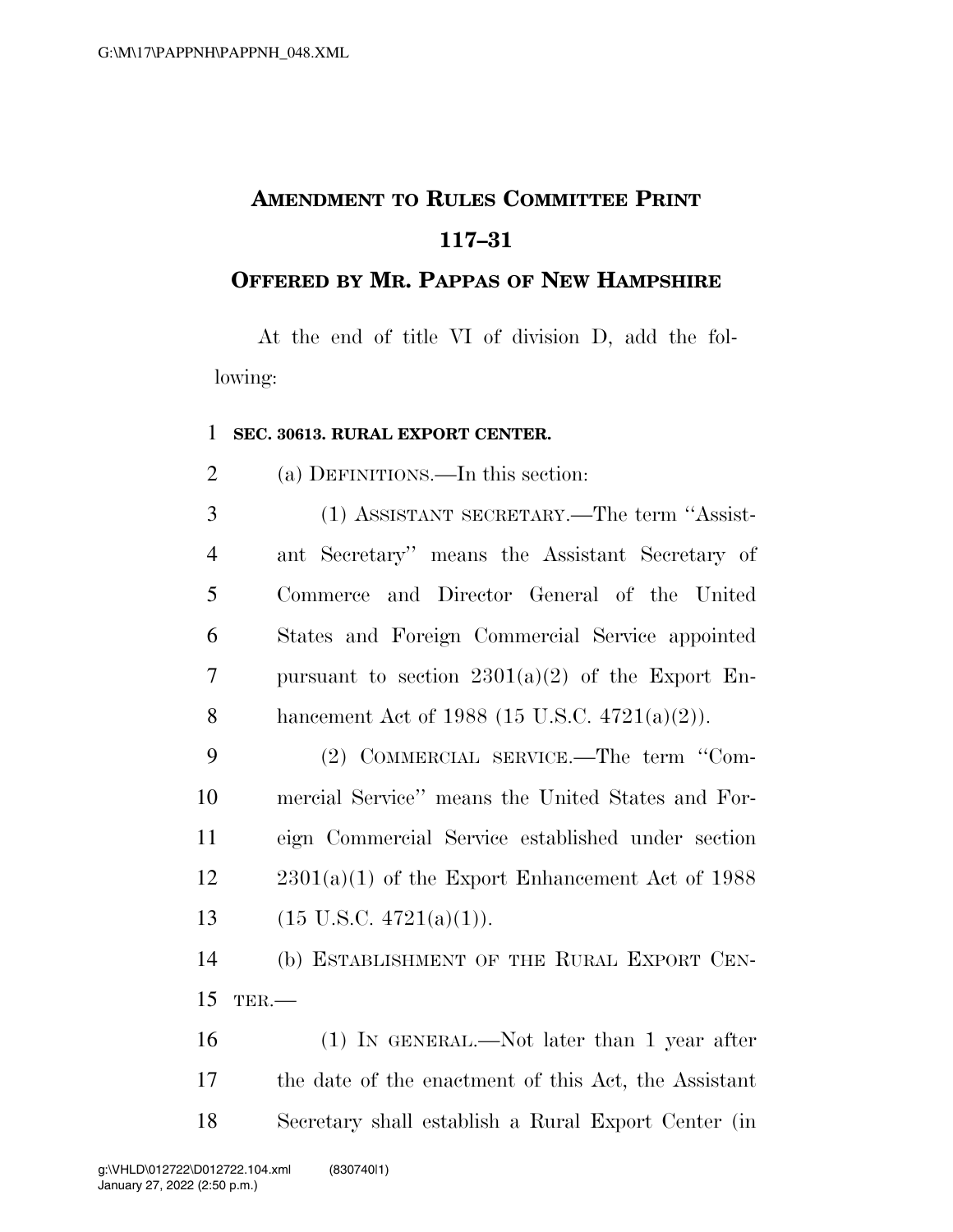| $\mathbf{1}$   | this section referred to as the "Center" for the pur-  |
|----------------|--------------------------------------------------------|
| $\overline{2}$ | pose of providing businesses located in rural areas in |
| 3              | the United States with resources to help those busi-   |
| $\overline{4}$ | nesses export their products.                          |
| 5              | $(2)$ LOCATION OF THE CENTER.—                         |
| 6              | $(A)$ IN GENERAL.—The Center shall be es-              |
| 7              | tablished at an office of the Commercial Service       |
| 8              | in the United States in existence before the           |
| 9              | date of the enactment of this Act.                     |
| 10             | CRITERIA FOR SELECTING<br>(B)<br>LOCA-                 |
| 11             | TION.—In selecting a location for the Center,          |
| 12             | the Assistant Secretary shall give preference—         |
| 13             | (i) based on expertise and operations                  |
| 14             | at Commercial Service offices that support             |
| 15             | rural businesses exporting to new markets              |
| 16             | before the date of the enactment of this               |
| 17             | Act; and                                               |
| 18             | (ii) to such offices not located i<br>in               |
| 19             | major metropolitan areas.                              |
| 20             | (C) LOCATION OF STAFF.—Any researcher                  |
| 21             | or staff directly supporting the operation of the      |
| 22             | Center shall be primarily based at the Center.         |
| 23             | (c) EXPORT CENTER OPERATIONS.—                         |
| 24             | $(1)$ In GENERAL.—The Center shall—                    |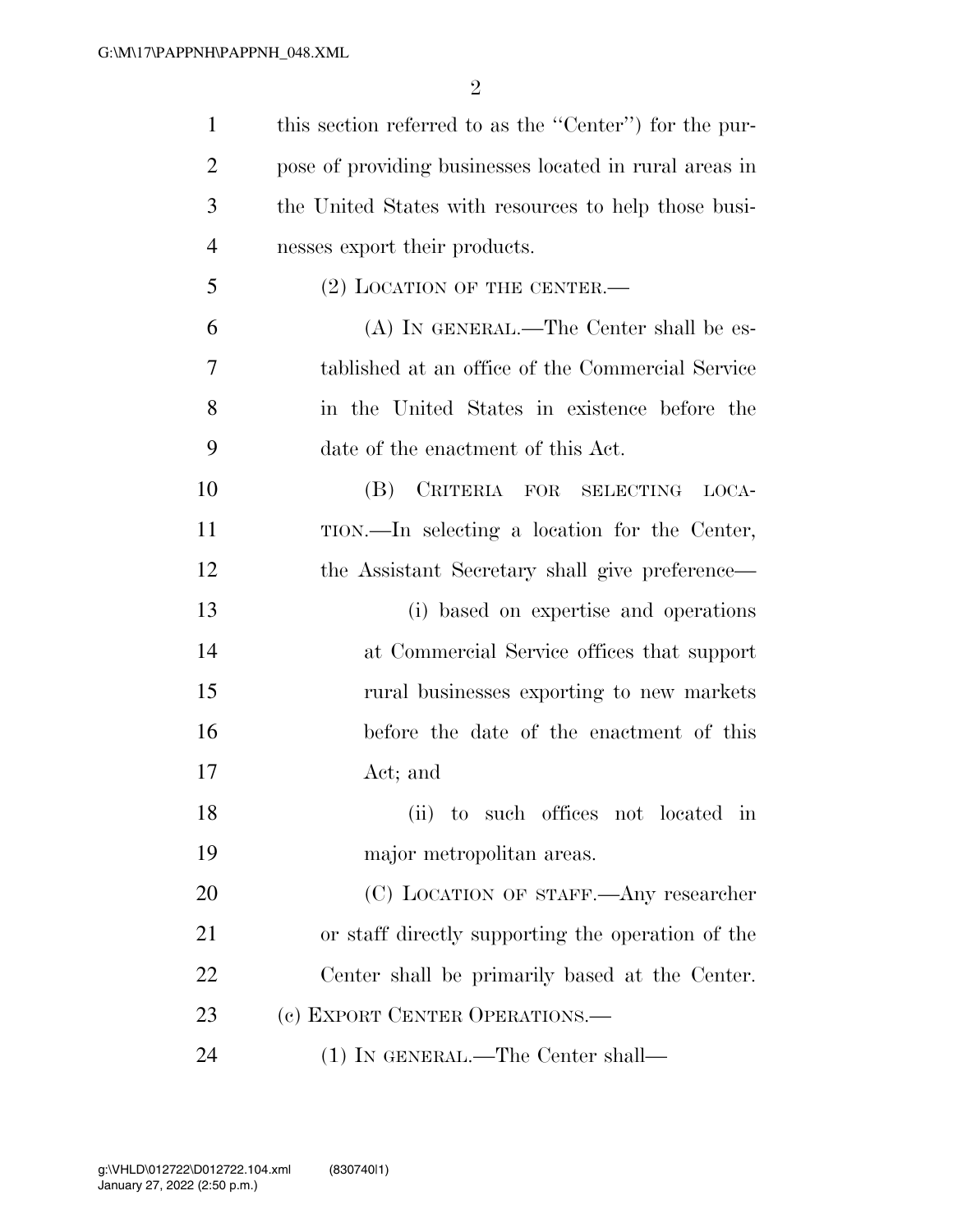| $\mathbf{1}$   | (A) provide in-depth, customized, and ac-        |
|----------------|--------------------------------------------------|
| $\overline{2}$ | tionable market research services that—          |
| 3              | (i) a business may opt into based on             |
| $\overline{4}$ | need; and                                        |
| 5              | (ii) are—                                        |
| 6              | focused on actionable<br>(I)<br>and              |
| 7              | measurable results for a business;               |
| 8              | (II) business- and product-spe-                  |
| 9              | cific;                                           |
| 10             | (III) targeted to not more than 3                |
| 11             | international markets;                           |
| 12             | (IV) based on high-quality data,                 |
| 13             | including data from international                |
| 14             | trade association subscription data-             |
| 15             | bases; and                                       |
| 16             | (V) based on market analysis and                 |
| 17             | export services of the Commercial                |
| 18             | Service available before the date of             |
| 19             | the enactment of this Act, including             |
| 20             | the Rural America's Intelligence Serv-           |
| 21             | ice for Exporters program; and                   |
| 22             | (B) conduct strategic planning and export        |
| 23             | support services for rural businesses as needed. |